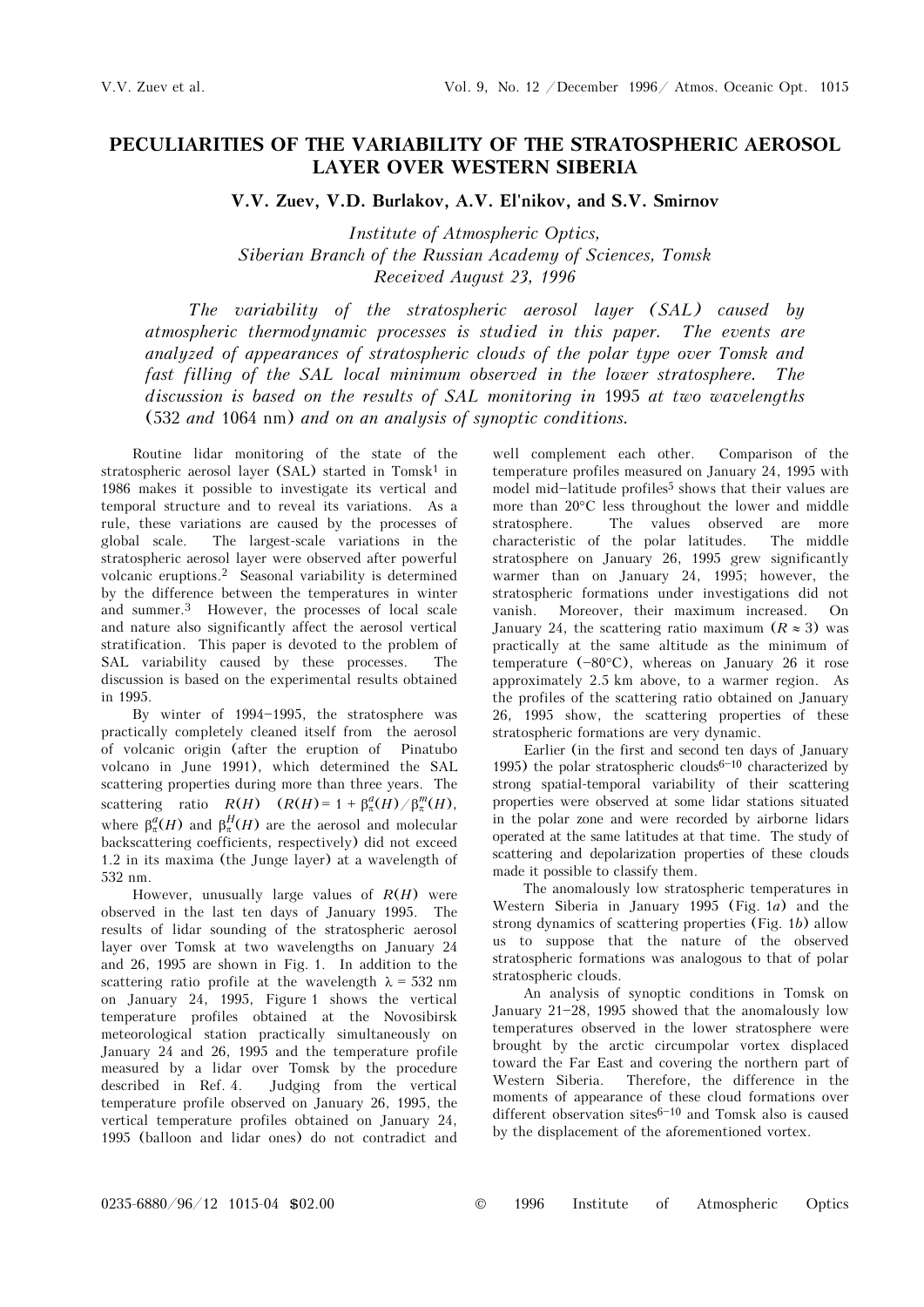

*FIG.1. Profiles of the scattering ratio R(H) measured at a wavelength of* 532nm *on January* 24*,* 1995 *(lower axis) and the temperature profiles (upper axis) measured with a balloon on January* 24*,* 1995 *(curve with filled circles) and January* 26, 1995 (curve with squares) in Novosibirsk and the lidar teHperature profile (eHpty circles) (a); profiles *of the scattering ratio R(H) measured at a wavelength of* 1064 nm *on January* 24 *and* 26*,* 1995 *(b).* 



*FIG. 2. Profiles of the scattering ratio R(H) at wavelengths of 532 (lower axis) and 1064 nm (upper axis).*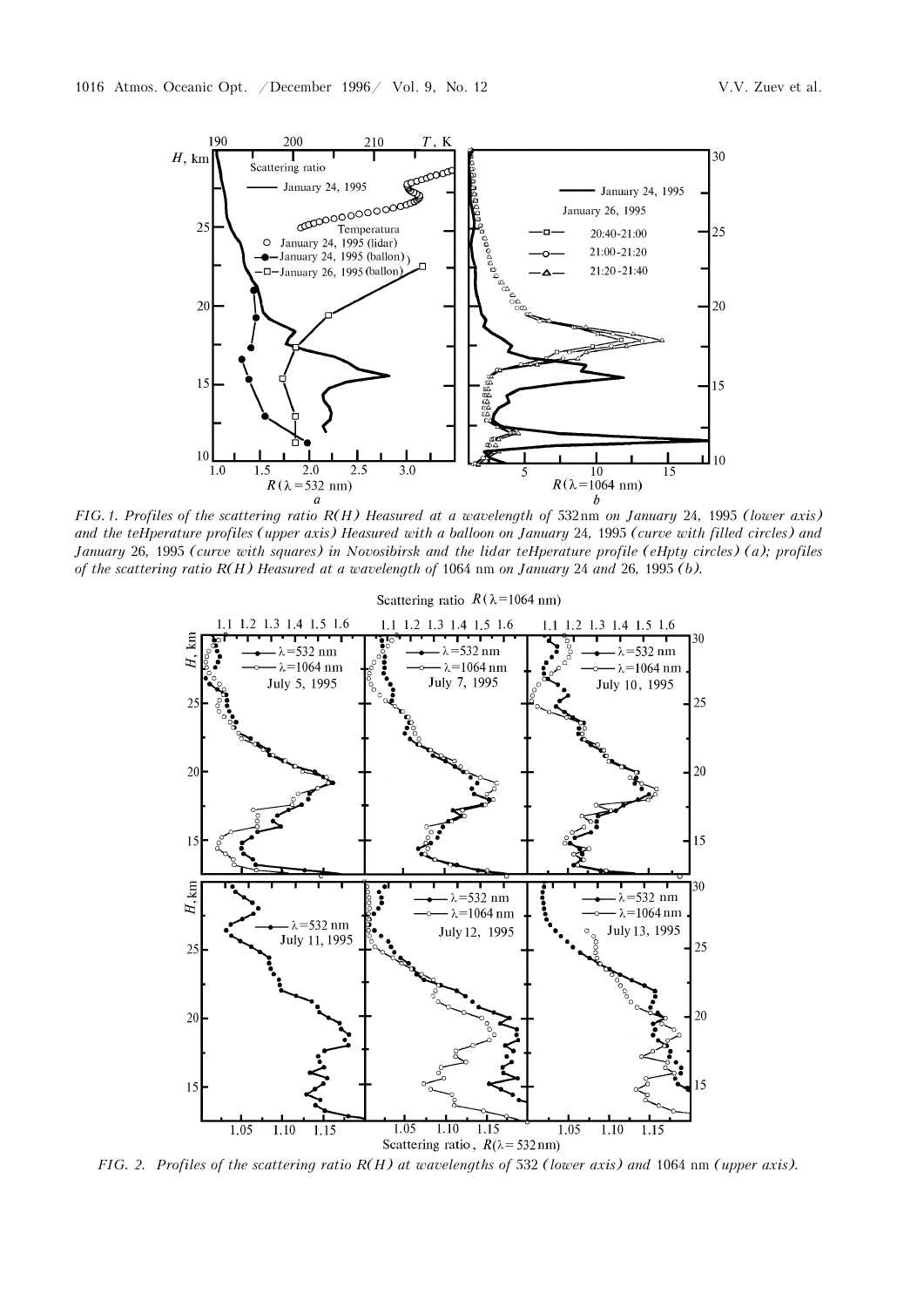The sharp change of the stratospheric aerosol layer in its lower part, but of quite a different nature, was observed at the second stage of measurements under the program SATOR. The family of profiles *R*(λ, *H*) at two wavelengths  $\lambda = 532$  and 1064 nm for the corresponding period is shown in Fig. 2. The profiles of the scattering ratio can be divided into two groups according to the character of the vertical stratospheric aerosol (SA) stratification.

The first group corresponding to the period of observations  $4 - 10$  July was characterized by the stable behavior of the scattering ratio at both wavelengths. The local minimum was observed in the vertical SA distribution at an altitude of 15 km, due to which the Junge layer with the maximum  $R = 1.15$  was well pronounced at altitudes of 18-19 km.

The second group (11−13 July) was characterized by noticeable variations of the vertical stratification of the scattering ratio, especially significant near 15 km. Observations at a wavelength of 523 nm revealed successive transformation of the vertical SA stratification, when the local minimum completely vanished. The variations of the vertical aerosol distribution were also observed at a wavelength of 1064 nm. However, they occurred with some delay: the local minimum was still quite well seen at an altitude of 14 km on July 13.

The different behavior of the scattering ratio profiles at wavelengths of 532 and 1064 nm was determined by aerosol particles of different fractions. The finely dispersed ensemble of SAL particles was optically active at a wavelength of 532 nm, whereas the larger particles were active at  $\lambda = 1064$  nm. As a rule, the greater is the particle size, the greater is its mass, and the more inertial is the particle. Therefore, smaller particles are primarily affected by dynamic factors. An analysis of transformation of the scattering ratio profiles at two wavelengths (Fig. 2) makes it possible to follow this process. It is seen from Fig. 2 that the essential changes of the vertical stratification of the SAL finely dispersed fraction ("smearing" of the local minimum  $R(H)$  at  $\lambda = 532$  nm) began on July 11, 1995. It is difficult to draw a conclusion about any changes of the SAL coarsely dispersed fraction on July 11, because the data at  $\lambda = 1064$  nm were lacking. However, judging from the profile *R*(*H*) at the wavelength  $\lambda = 1064$  nm observed on July 12, there were no changes of the SAL coarsely dispersed fractions on July 11, because the profiles of the scattering ratio at  $\lambda$  = 1064 nm observed on July 12 and previous days remained practically the same, while the scattering ratio values measured at  $\lambda = 532$  nm in the lower stratosphere on July 12 became still greater. The changes in the vertical distribution of the stratospheric aerosol at the wavelength  $\lambda = 1064$  nm were revealed only on July 13, 1995.

Analysis of the synoptic situation showed that starting from the end of June 1995 Tomsk was in the anticyclone zone. Then the anticyclonic circulation in the troposphere and lower stratosphere was transformed into the cyclonic one during July  $10-11$ , 1995, and the cyclone settled from July 12 till the end of month. Tomsk was in the fore part of the elevated through of low pressure during the transformation. It is well known<sup>11-12</sup> that the high temperature and pressure gradients, the maximum positive advection of the velocity vortex, and the convergence of flow lines are characteristic of the fore part of elevated through. The elevated planetary frontal zone (EPFZ) separating the cold and warm air masses is situated in this largevolume and extended barocline zone of large vertical extent. Vertical motions in the EPFZ spread over the layers of large vertical extension. Vertical exchange of air masses between the troposphere and stratosphere is intensified. In this connection, significant intensification of vertical motions and turbulent diffusion could lead to the removal of aerosols from the troposphere and to the transformation of its vertical distribution.

On the other hand, replacement of anticyclonic atmospheric circulation by the cyclonic one on July  $10-$ 11, 1995 resulted in the change of the direction of preferred drift of air masses. The southern transfer became prevalent, which could lead to the formation of the vertical SAL stratification of the steppe zone type in the stratosphere over Tomsk.

Smaller and lighter particles are primarily entrained into the motion in both hypothetical cases. It is in agreement with more intense dynamic variations of the lidar profiles  $\beta_{\pi}^a(532,H)$  in comparison with  $\beta_{\pi}^a$ (1064,*H*) (Fig. 2).

Thus, the analysis of the results of sounding the SAL has shown that the stratospheric aerosol is a dynamic component affected by the atmospheric thermodynamic processes of local scale and nature. The work was performed at the Siberian Lidar Station.

## **ACKNOWLEDGMENTS**

The authors would like to thank their colleagues from the Laboratory of the Remote Spectroscopy of the Atmosphere for skilled technical support, performance of the lidar measurements, and data processing. We also would like to thank G.M. Kruchenitskii for kindly provided meteorological data and T.M. Rasskazchikova and E.V. Vorontsova for processing of the synoptic maps.

The work was supported in part by the Russian Ministry of Science (Project No.01-64).

## **REFERENCES**

1. A.V. El'nikov, V.V. Zuev and V.N. Marichev, Atmos. Opt. **4**, No. 6, 462–465 (1991).

2. V.D. Burlakov, A.V. El'nikov, V.V. Zuev, et al., Atmos. Oceanic Opt. **6**, No. 10, 701–706 (1993).